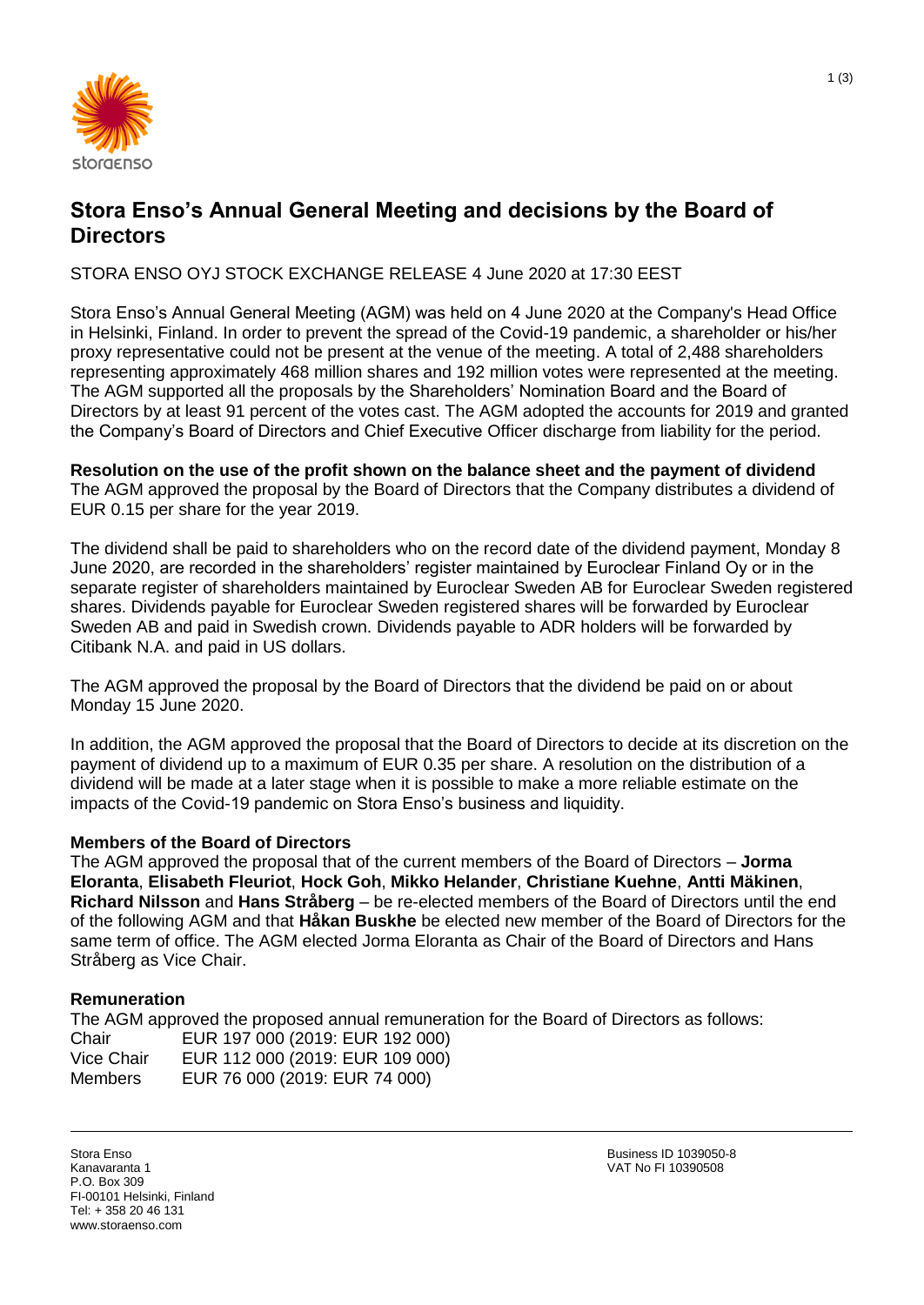The AGM also approved the proposal that the annual remuneration for the members of the Board of Directors, be paid in Company shares and cash so that 40% will be paid in Stora Enso R shares to be purchased on the Board members' behalf from the market at a price determined in public trading, and the rest in cash. The shares will be purchased within two weeks from the AGM or as soon as possible in accordance with applicable legislation. The Company will pay any costs and transfer tax related to the purchase of Company shares.

The AGM approved the proposed annual remuneration for the Board committees as follows:

### **Financial and Audit Committee**

| Chair          | EUR 21 200 (2019: EUR 20 600) |
|----------------|-------------------------------|
| <b>Members</b> | EUR 14 800 (2019: EUR 14 400) |

#### **Remuneration Committee**

| Chair          | EUR 10 600 (2019: EUR 10 300) |
|----------------|-------------------------------|
| <b>Members</b> | EUR 6 400 (2019: EUR 6 200)   |

#### **Sustainability and Ethics Committee**

| Chair          | EUR 10 600 (2019: EUR 10 300) |
|----------------|-------------------------------|
| <b>Members</b> | EUR 6 400 (2019: EUR 6 200)   |

#### **Auditor**

The AGM approved the proposal that PricewaterhouseCoopers Oy be elected as auditor until the end of the following AGM. PricewaterhouseCoopers Oy has notified the company that **Samuli Perälä**, APA, will act as the responsible auditor. It was resolved that the remuneration for the auditor shall be paid according to invoice approved by the Financial and Audit Committee.

### **Board authorisation to decide on repurchase and issuance of shares**

The AGM approved the proposal that the Board of Directors be authorised to decide on the repurchase of Stora Enso R shares as follows:

The amount of R shares to be repurchased shall not exceed 2 000 000 shares, which corresponds to approximately 0.25% of all shares and 0.33% of all R shares in the Company. Own shares can be repurchased otherwise than in proportion to the shareholdings of the shareholders (directed repurchase). Own shares can be repurchased using the unrestricted equity of the Company at a price formed in public trading on the date of the repurchase or otherwise at a price determined by the markets. Own shares may be repurchased primarily in order to use the shares as part of the Company's incentive and remuneration scheme. The repurchased shares may be held for reissue, canceled or transferred further.

The AGM also approved the proposal that the board of Directors be authorised to decide on the issuance of Stora Enso R shares on the following terms:

The amount of shares to be issued based on this authorisation shall not exceed a total of 2 000 000 R shares, corresponding to approximately 0.25% of all shares and 0.33% of all R shares. The authorisation covers both the issuance of new shares as well as the transfer of own shares held by the